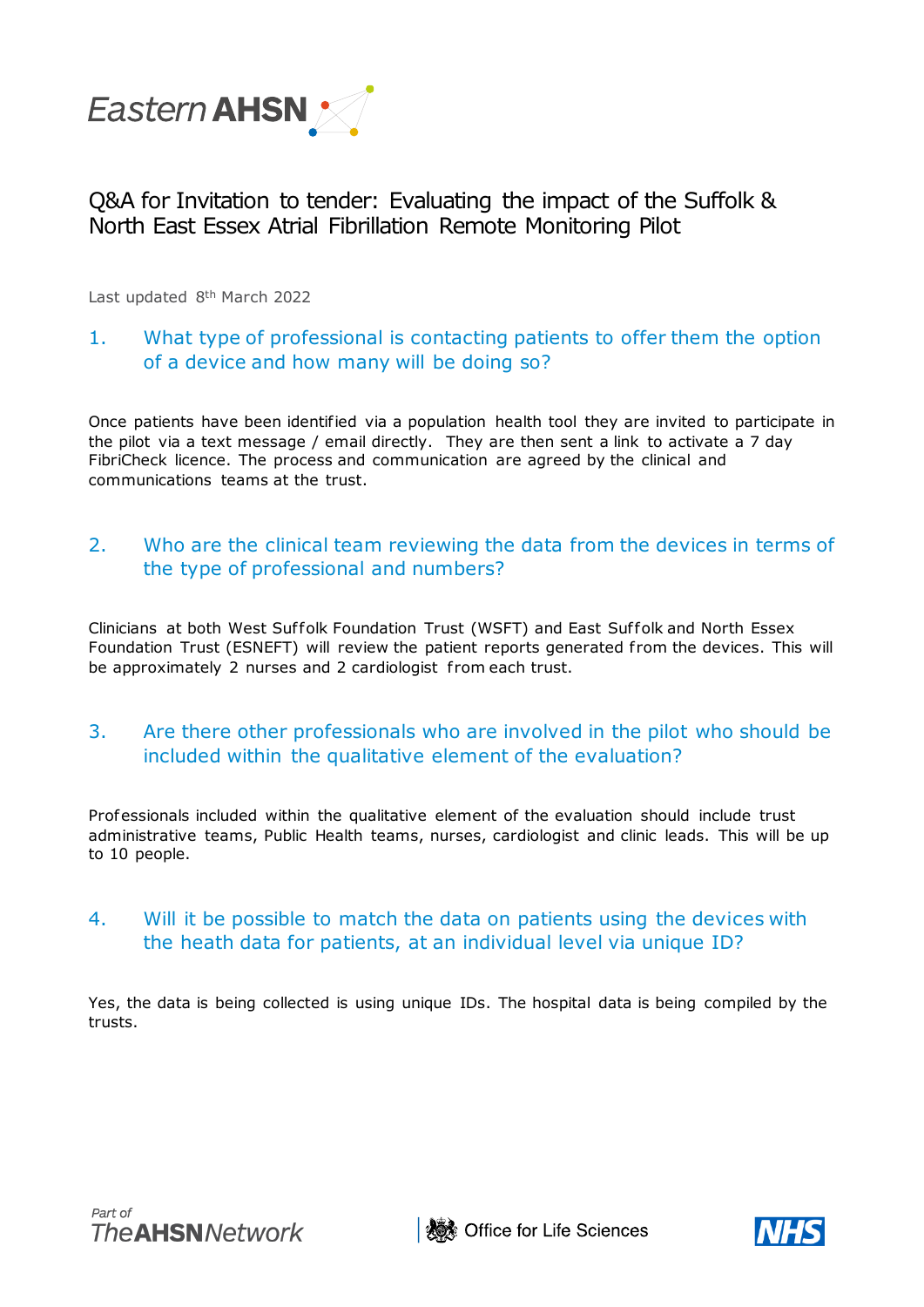5. Could you clarify the term "acceptable" (in terms of "How acceptable is the remote AF detection pathway for patients and professionals?") and whether you have a specific framework?

We are interested to know how appropriate the pathway and the use of the technologies are in terms of perceived effectiveness, uptake and impact on workload compared to routine care.

It would be the responsibility of the evaluation partner to develop an evaluation methodology and framework.

### 6. Are there any pre-pilot data for the participants that can be used (i.e. specific risk factors, treatment etc)?

No pre-pilot data has been collected.

## 7. Which type of data are collected during the pilot (i.e. is the outcome of interest only AF detection)?

The data collected during the pilot is detailed within the KPI table. The focus of this pilot is the acceptability and feasibility of the pathway in monitoring and detecting AF in patients remotely.

#### 8. Are you also aiming at a comparison between the two devices?

No, the evaluation is not looking to do any specific analysis on the ef ficacy of the devices. The devices are being used collectively as part of the pathway.

## 9. The ITT and Logic Model show that 6 primary care practices are involved in the project. Can you clarify the role of the primary care practices/professionals in the pilot?

Working in partnership with Suffolk Primary Care research team, the practices will be asked to provide the initial communication with the population identified as being at higher risk of AF. The identification of this population and ongoing communication will be conducted via a separate population health tool. The communication approach at WSFT and ESENFT is different due to the functionality of the population health tools.

Due to being a pilot pathway, the procedures are in the process of being finalised

## 10. Is the process of recruiting/onboarding patients with FibriCheck and/or Zio XT being conducted by operational staff / health care professionals (HCPs) in primary or secondary care?